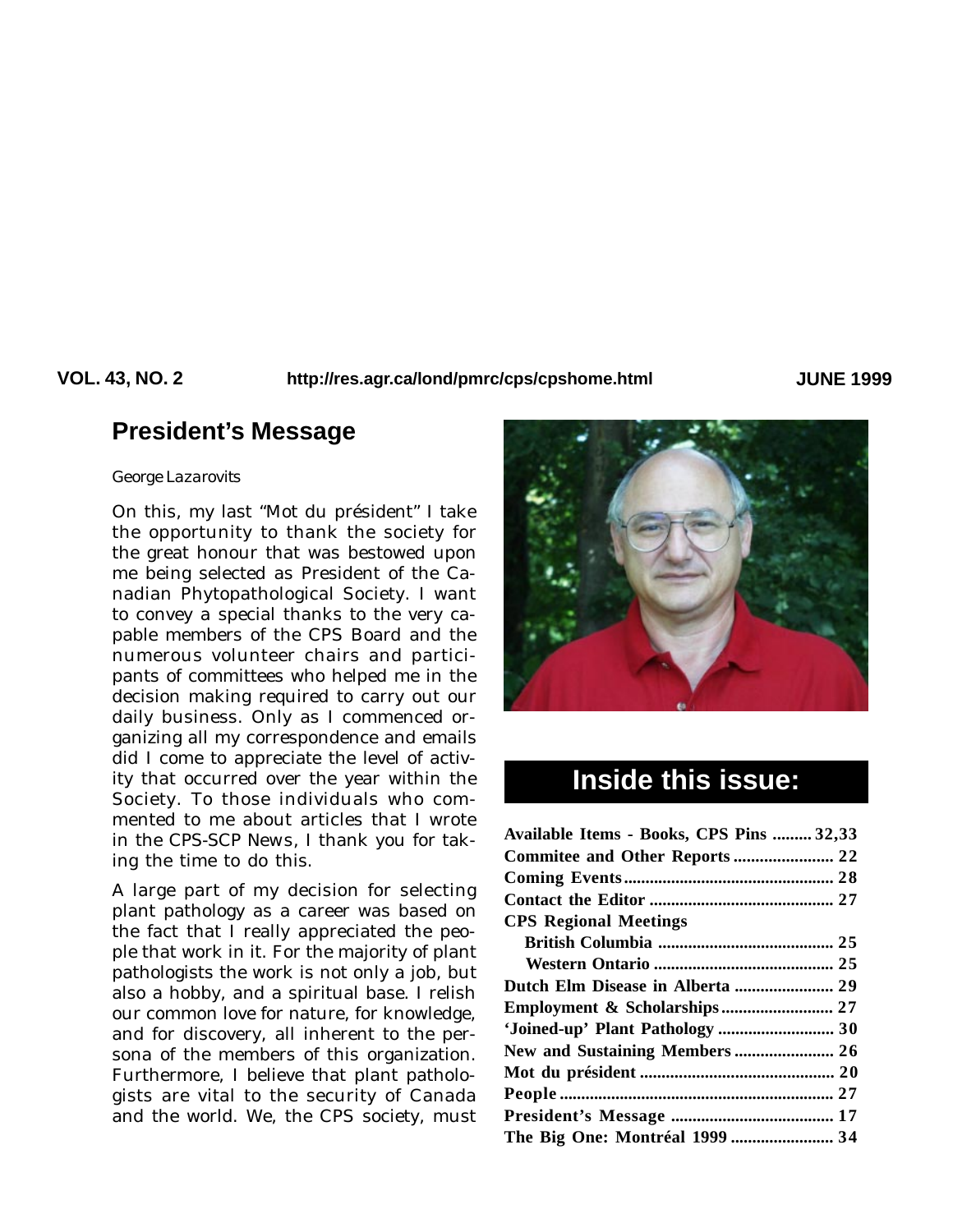provide to our members the support, encouragement, appreciation, and recognition they deserve for the highly valuable enterprise they pursue.

Attending several regional meetings as part of my duties this year, I discovered the Society to be vibrant and energized. The warm hospitality I received was much appreciated. Special thanks to Bruce Gossen and Sue Boyetchko for organizing the very successful joint meeting of the Saskatchewan Branch of CPS and the Plant Pathology Society of Alberta in Lloydminster. It

was one of the most exciting regional meetings that I ever attended. It was made even more memorable in that I was able to present two certificates of appreciation to Karen Bai-

ley for her work as Director of the Board and Chairman of the Marketing Committee for DFCC and to Lorne Duczek, my classmate, for the many years he served as membership secretary. I thank Andrew Frowd for organizing the meeting of the Eastern Ontario Region of CPS and EECCO held on February 7<sup>th</sup> in Ottawa. Andrew left almost the next day for a three-year stint as Senior Country Project Officer of FAO-RAFR in Accra, Ghana. We all wish Andrew a very successful stay. This meeting was of particular note as we honored the retirements of Winston Johnston, a long time member of CPS and of Lloyd Seaman, the technical editor of the *Canadian Journal of Plant Pathology* for over two decades. I also had the chance to thank Connie Bowerman for her work at editing the Journal for almost as many years as Lloyd. Lloyd and Connie, we can never thank you enough for your dedication to this organization. Dr. Diane Cuppels organized the Western Ontario Regional CPS meetings in London this May. It was a great meeting with two very exciting seminars by Sheng Yang He (Michigan State University) and Verna Higgins. Verna's review of 65 years of research on tomato leaf mold (carried out as a model system at the University of Toronto) reiterated that we are lucky if in a career we can put one or two good quality bricks on this house of knowledge.

The CPS Board has taken a pro-active step in ensuring the continuing development of our journal by assigning publication to the National Research Council. Zamir Punja and the Journal Improvement Committee deserve our gratitude for their efforts. NRC publishes a series of journals that are recognized for excellence in transmitting re-

*". . . my decision for selecting plant pathology as a career was based on the fact that I really appreciated the people that work in it. For the majority of plant pathologists the work is not only a job, but also a hobby, and a spiritual base."*

search. It is therefore fitting that we attach the flag of our Society to this organization. It is, however, unlikely that this is the last change that we will need to make to ensure the success

and survival of *CJPP*. Greg Boland sent me an article by T.J. Walker (http:// www.amsci.org./amsci/articles/98articles/walker.html), *American Scientist* 1998, Sept.-Oct., pp. 463-471, that details how small societies such as ours can publish an electronic journal on the Internet, provide it free to all users, and yet make a profit. Electronic articles can be downloaded from the Net in a format identical to that used by our journal. Color photos, or even video clips, can be included at no extra cost. Libraries would save millions in reduced shelf space alone. Publication and storage costs are about \$3 per page. If the society retains the \$45 page charge a very significant profit can be realized. At \$45, we lose money in the hard copy format. The revenue generated can then be used to foster other Society activities.

We are well on the way to improving the electronic communications with our membership thanks to Vikram Bisht. In the long run such a service will save the Society money and will allow for more rapid and convenient communications. Over the year we received several requests from compa-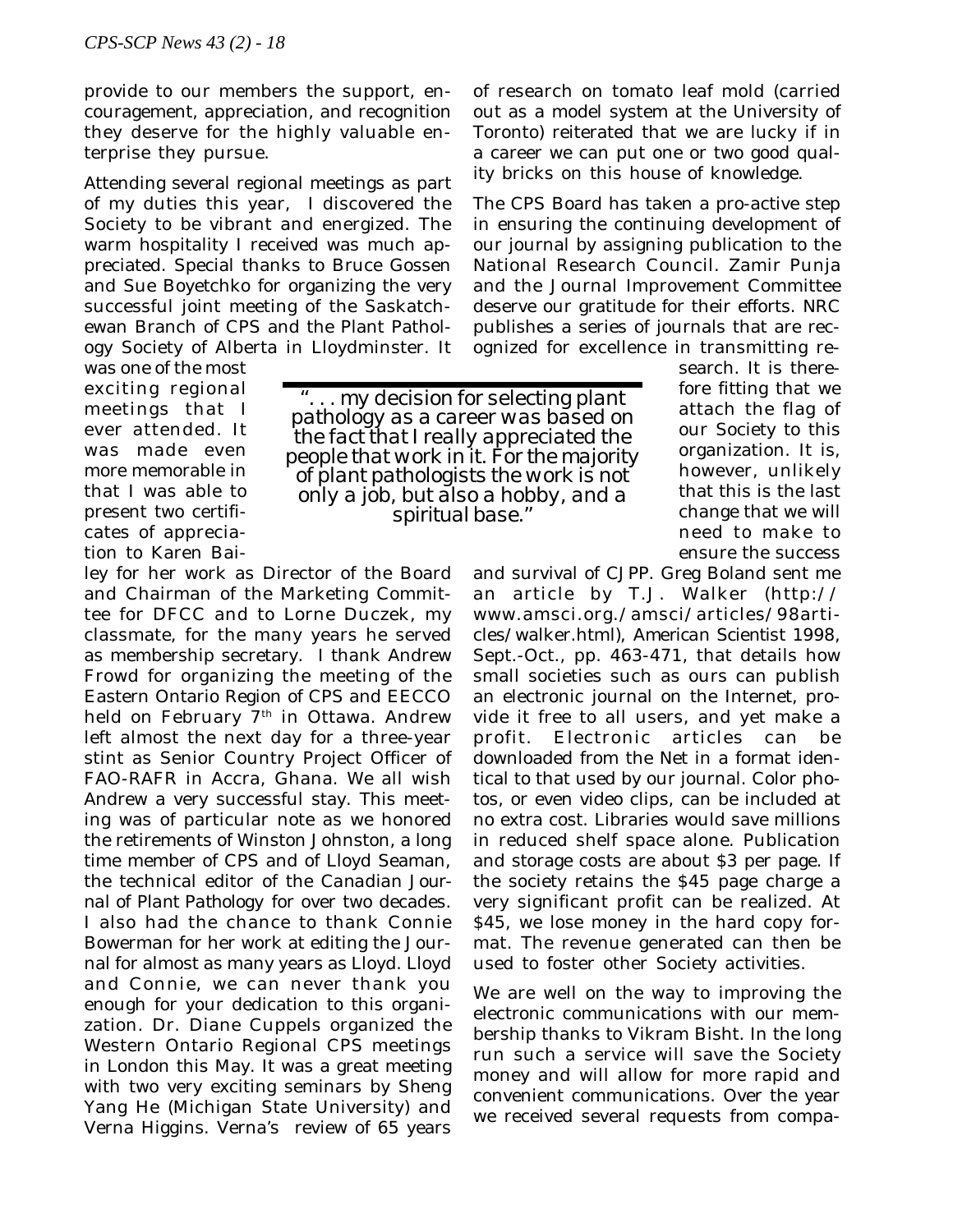

## *Beyond the words Au-delà des mots*

A translation service for your technical and scientific documents specifically in the field of biological sciences

Un service de traduction pour vos documents techniques et scientifiques dans le domaine des sciences biologiques

# **Les Traductions scientifiques PaRi**

Jean-Guy Parent, Ph.D. Claude Richard, Ph.D.

1906, rue Notre-Dame, L'Ancienne-Lorette (Québec) G2E 3C9 418-656-0050 418-872-6025 Fax : 418-656-6750 Internet : pari@mediom.qc.ca

nies interested in obtaining the mailing list of our members for use to advertise books or to solicit Journal subscriptions. The Board implemented a policy to provide this list for a single use for a fee, on a case-by-case basis. We realize that this may impose on some members. If you do not want solicitation, we will gladly remove your name at your request.

I have initiated a request to the Deputy Minister of Agriculture and Agri-Food Canada, as well as the senior managers, to consider implementing an American-Canadian Agricultural Research and Development Agreement that will fund collaborative research between scientists of the two countries. The American Phytopathological Society agreed to support this initiative from the US side. Carol Windels, president of APS, has sent out the same letter to the Secretary of Agriculture and other senior managers. The US and Israel have had such an agreement in place for over twenty five years. There is a great need for a research program that will enhance research on shared US-Canadian plant pathology problems. To get such an agreement implemented we will need some aggressive lobbying and this can only come from individuals, as well as grower and industry groups. If you need a copy of this letter just ask me. I will try to see if I can post a copy of it on our website. I ask you to forward that letter to any interested

party and ask them to send a letter of support to the DM or to their MP. If they hear from enough people we may have a chance of getting this program off the ground.

I hope to see all of you in Montreal where we meet with APS for the first time in a decade. Tim Paulitz, the APS staff, and members of both societies have worked very hard to provide us all with a joint program that will enhance the exchange of knowledge across our borders. We have a very exciting plenary program planned. This year we will have the Glenn Anderson lecture, in honour of the Canadian scientist who, hand-in-hand with Norman Borlaugh, made miraculous improvements in the world's food supply. The lecture will be presented by Dr. Per Pinstrup-Anderson who is the Director General of the International Food Policy Research Institute. This is a Washington, D.C.-based, internationally funded organization established in 1975 to identify and analyse policies for meeting the food needs of the developing world. We hope you will enjoy and benefit from this and all the other great programs planned.

Wishing all of you a safe trip.

George Lazarovits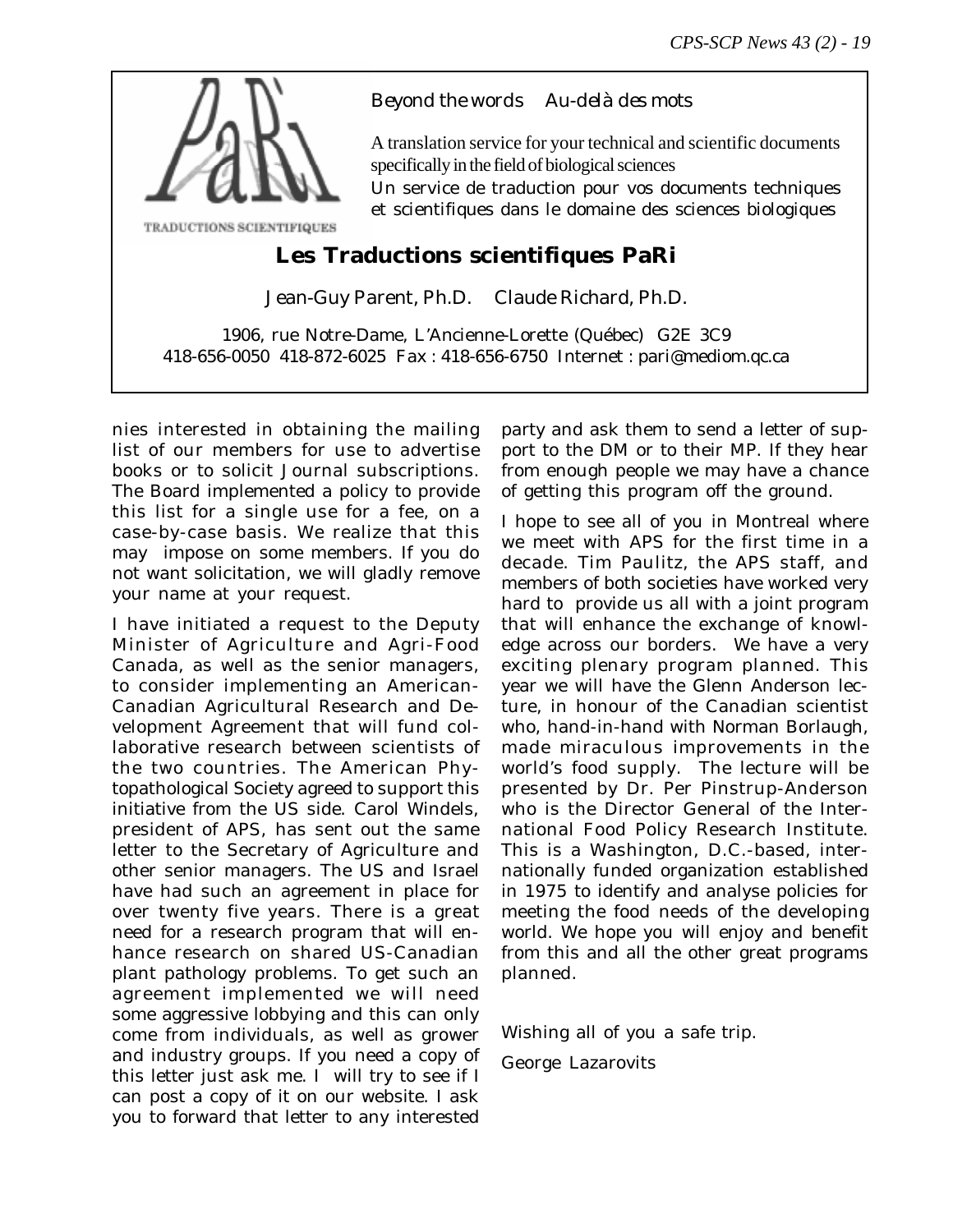# **Mot du président**

### *George Lazarovits*

Le message d'adieu de George.

Je profite de l'occasion que m'offre ce dernier « Mot du président » pour remercier la Société du grand honneur qui m'a été fait en m'élisant président de la Société Canadienne de Phytopathologie. Je veux particulièrement remercier les très compétents membres du Conseil de la SCP et les nombreux présidents et membres bénévoles des comités qui m'ont aidé à prendre les décisions requises à la bonne conduite des affaires courantes. Ce n'est que lorsque j'ai commencé à mettre de l'ordre dans mon courrier, tant papier qu'électronique, que j'ai pu me rendre compte de toute l'activité qui se produit au sein de la Société au cours d'une année. Je remercie tous ceux qui ont pris le temps de m'envoyer leurs commentaires à propos des articles que j'ai écrits dans le *CPS-SCP News*.

Mon choix de carrière comme phytopathologiste a été largement influencé par l'estime que j'ai des gens qui travaillent en phytopathologie. Pour la plupart de ces gens, la phytopathologie n'est pas qu'un travail, c'est aussi un divertissement et une inspiration spirituelle. Je réfère à l'amour pour la nature, la connaissance et la découverte, un sentiment commun aux personnes de cette organisation. De plus, je crois que les phytopathologistes sont essentiels à la sécurité du Canada et du monde. Nous, de la SCP, devons procurer à nos membres le soutien, l'encouragement, l'estime et la reconnaissance qu'ils méritent pour la précieuse entreprise qu'ils mènent.

Cette année, lors de ma participation à plusieurs réunions régionales dans le cadre de ma charge, j'ai découvert que la Société était vivante et vigoureuse. J'ai apprécié le chaud accueil que j'ai reçu partout. Je remercie en particulier Bruce Gossen et Sue Boyetchko pour l'organisation, à Lloydminster, de la très réussie réunion conjointe de la région de la Saskatchewan de la SCP et de la Plant Pathology Society of Alberta. Ce fut une des réunions régionales les plus intéressantes auxquelles j'ai assisté dans ma vie. J'en garde un souvenir d'autant plus vif que j'ai pu y présenter deux certificats de reconnaissance : un à Karen Bailey pour son travail comme directrice du Conseil et présidente du Comité de marketing pour le volume DFCC, et un autre à Lorne Duczek, mon compagnon de classe, pour les nombreuses années de service comme secrétaire du Service aux membres. Je remercie Andrew Frowd pour l'organisation de la réunion de la région de l'est de l'Ontario de la SCP, et de l'EECCO, tenue le 7 février à Ottawa. Andrew est pratiquement parti le jour suivant pour une assignation de 3 ans à Accra, au Ghana, comme responsable principal de projet pour la FAO-RAFR. Nous souhaitons tous à Andrew un séjour des plus réussis. Cette réunion avait un accent particulier puisque nous avons souligné les retraites de Winston Johnson, un membre de longue date de la SCP, et de Lloyd Seaman, directeur de la *Revue canadienne de phytopathologie* durant plus de deux décennies. J'ai aussi eu la chance de remercier Connie Bowerman pour son travail de correction-révision à la Revue durant presque aussi longtemps que Lloyd. Lloyd et Connie, nous ne pourrons jamais assez vous remercier de votre dévouement envers cette organisation. Le Dr Diane Cuppels a organisé à London, en mai dernier, la réunion de la région de l'ouest de l'Ontario de la SCP. Ce fut une magnifique réunion avec deux présentations très intéressantes par Sheng Yang He (Michigan State University) et Verna Higgins. Le compte rendu de Verna sur 65 ans de recherche sur la moisissure olive de la tomate (utilisée comme modèle d'étude à l'Université de Toronto) nous a rappelé que nous pouvons nous considérer chanceux si nous pouvons ajouter une ou deux briques de qualité à l'édifice de la connaissance.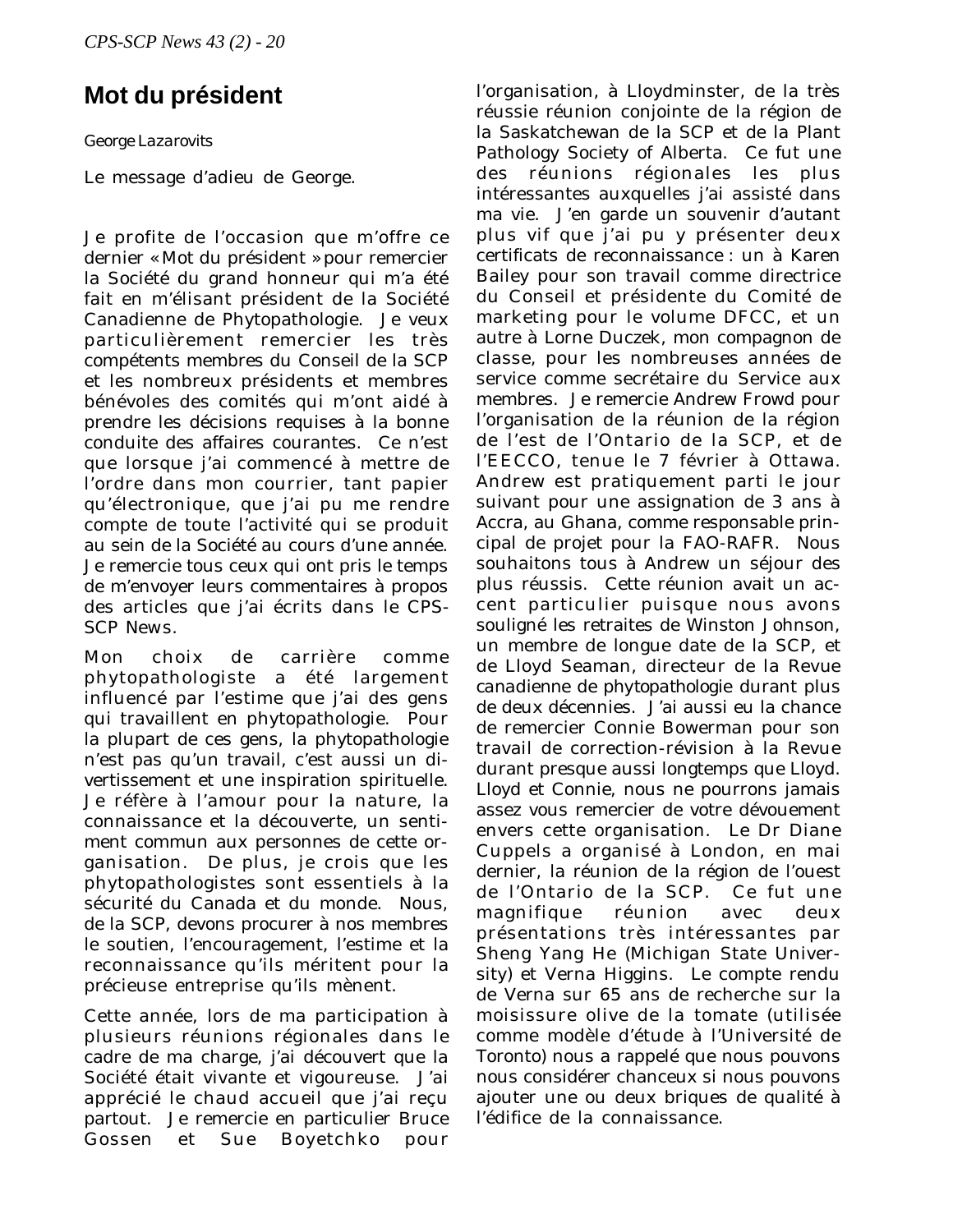Le Conseil de la SCP a proactivement franchi une étape afin d'assurer le développement continu de notre revue en accordant sa publication au Conseil national de recherches du Canada. Zamir Punja et le Comité d'amélioration de la revue méritent notre gratitude pour leurs efforts. Le CNRC publie une collection de journaux reconnus pour leur excellence dans la communication de la recherche. Il était alors approprié que nous hissions l'étandard de notre Société au côté de celui

rapides et plus efficaces. Au cours de l'année, nous avons reçu plusieurs demandes de la part de compagnies désireuses d'obtenir la liste d'envoi de nos membres dans le but de faire de la publicité pour des livres ou pour solliciter des abonnements à des journaux. Le Conseil a instauré une politique qui vise à fournir, contre paiement, cette liste pour un usage unique, chaque demande devant être analysée séparément. Nous réalisons que certains de nos membres peuvent être

de cette organisation. Par contre, il est peu probable que ce soit le dernier changement nécessaire pour assurer le succès et la survie de la RCP. Greg Boland

*« Mon choix de carrière comme phytopathologiste a été largement influencé par l'estime que j'ai des gens qui travaillent en phytopathologie. Pour la plupart de ces gens, la phytopathologie n'est pas qu'un travail, c'est aussi un divertissement et une inspi- ration spirituelle.»*

m'a transmis un article de T.J. Walker (http://amsci.org./amsci/articles/98articles/walker.html, *American Scientist* 1998, Sept-Oct, pp 463-471) qui détaille comment de petites sociétés comme la nôtre peuvent publier un journal électronique sur Internet, le laisser en accès libre, et faire un profit malgré tout. Les articles électroniques peuvent être téléchargés du net dans un format identique à celui utilisé dans notre revue. Des photos en couleurs, et même des séquences vidéo, peuvent être incluses sans coût supplémentaire. Les bibliothèques sauveraient des millions juste en espace de rangement économisé. Les coûts de publication et d'hébergement sont d'environ 3 \$ par page. Si la Société conserve ses coûts par page à 45 \$, un important profit pourrait être réalisé. À 45 \$, nous perdons de l'argent en publiant sur support de papier. Les revenus générés pourraient être investis à développer d'autres activités de la Société.

Nous sommes sur le point d'améliorer les communications électroniques avec nos membres grâce à Vikram Bisht. À long terme, un service comme celui proposé permettra à la Société d'économiser de l'argent et rendra les communications plus

indisposés. Si vous ne voulez pas être sollicités, nous allons volontiers retirer votre nom sur demande.

J'ai pris l'initiative de

faire une demande au sous-ministre de l'Agriculture et de l'Agroalimentaire du Canada, et auprès de gestionnaires haut placés, afin qu'ils envisagent la signature d'une Entente Canado-Américaine de Recherche et de Développement en Agriculture qui permettrait le financement de la recherche en collaboration entre des scientifiques des deux pays. Du côté américain, l'American Phytopathological Society a accepté d'appuyer cette initiative. Carol Windels, présidente de l'APS, a envoyé une lettre identique au Secrétaire à l'agriculture et à d'autres gestionnaires haut placés. Les États-Unis et Israël ont une telle entente depuis plus de vingt-cinq ans. Il y a un important besoin pour un programme de recherche visant à améliorer la recherche canadoaméricaine sur des problèmes communs de phytopathologie. Pour qu'une telle entente soit signée, nous aurons besoin d'un lobby agressif qui ne pourra venir que d'individus et de groupes de producteurs ou de l'industrie. Si vous avez besoin d'une copie de cette lettre, demandez-la moi. Je vais essayer de voir si je peux la mettre sur notre site web. Je vous demande de transmettre cette lettre à toutes les personnes impliquées et de leur demander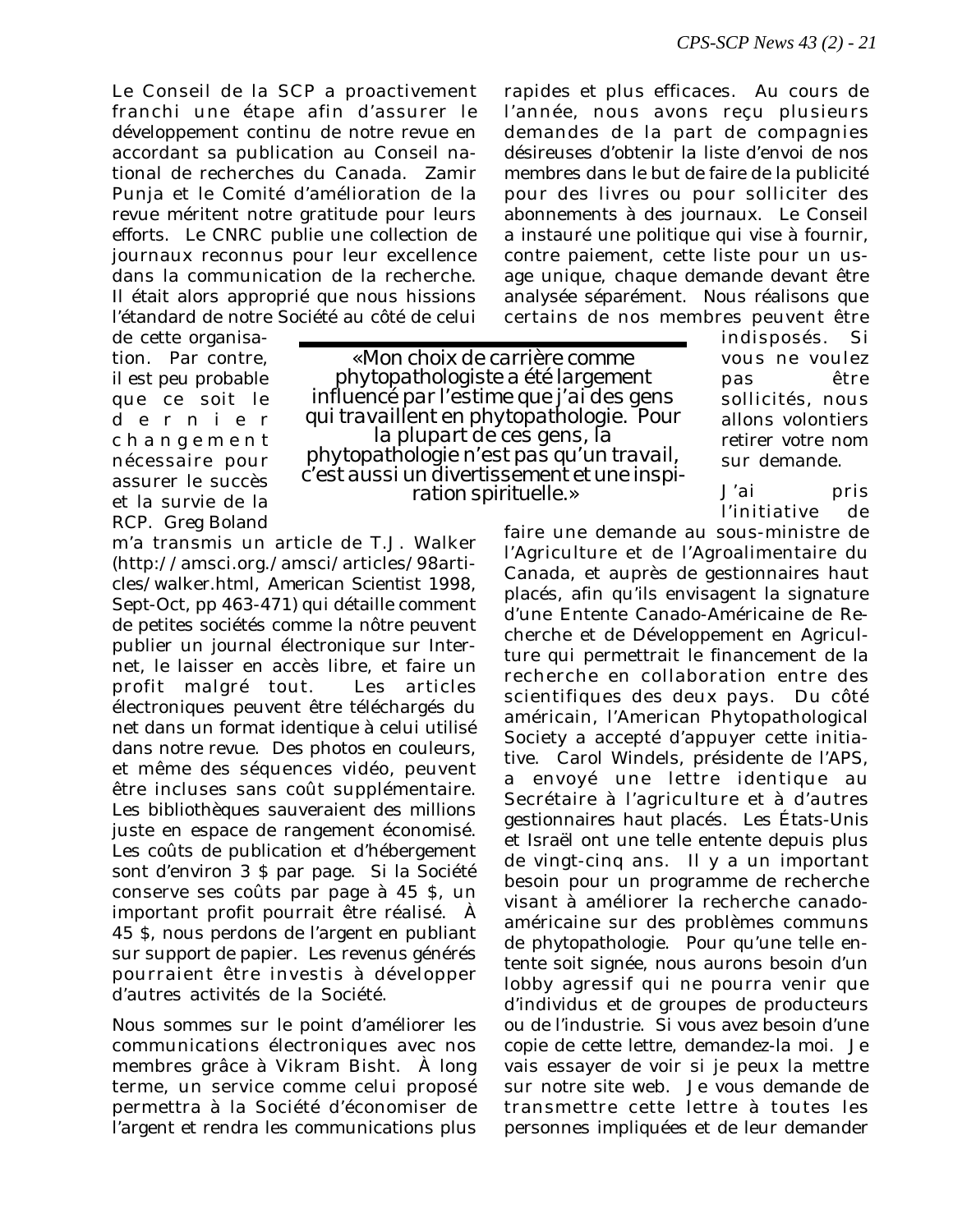d'écrire une lettre d'appui au sous-ministre ou à leur représentant au parlement. S'ils sont sollicités par suffisamment de personnes, nous avons une chance de faire décoller ce programme. J'espère vous rencontrer tous à Montréal où nous nous réunirons avec l'APS pour la première fois de la décennie. Tim Paulitz, le personnel de l'APS et les membres des deux sociétés ont travaillé dur pour nous présenter un programme commun qui va améliorer les échanges de connaissance entre les deux côtés de la frontière. Une assemblée pleinière avec un programme excitant a été préparée. Cette année, nous aurons la conférence Glenn Anderson, en honneur du scientifique canadien qui, de concert avec Norman Borlaugh, a apporté de miraculeuses améliorations à la production alimentaire mondiale. La conférence sera présentée par le Dr Per Pinstrup-Anderson, directeur général de l'International Food Policy Research Institute. Installée à Washington D.C. et créée en 1975, cette organisation dont le financement est international vise à identifier et analyser les politiques destinées à combler les besoins alimentaires des pays en développement. Nous espérons que vous allez apprécier et tirer grand profit de cet événement et des autres magnifiques activités prévues.

Je vous souhaite bon voyage.

George Lazarovits

# **Committee (and Other) Reports**

#### **Local Arrangements Committee for the 2000 Meeting in Victoria, BC**

Our committee has plans well in hand for the Victoria meeting from June 18-21 when the Canadian Phytopathological Society will meet with the Pacific Division of the American Phytopathological Society. Our meeting will be held at the Victoria Conference Centre in downtown Victoria and arrangements have been made with two nearby hotels for accommodation. Our banquet will be held at Sooke and is sure to include a salmon barbecue. Our next task is to finalize the program. For future details on registration, accommodation and other matters, check out our website at:

www.uvcs.uvic.ca/conf/cps\_aps/

Submitted by Jack Sutherland

**London, ON 2001**

**Lethbridge, AB 2002**

#### **Ad Hoc Committee on International Cooperation**

It was not possible to meet as a full committee this year. However, I am able to report on several interesting and promising developments in the area of international cooperation.

One of the mandates of this Ad Hoc Committee is to "foster contacts between CPS and other plant pathology societies." Hence, contacts were made with the Plant Pathology Society in India through Professor A. Varma to discuss possible liaison between scientists in these two countries. It was decided to prepare short announcements for this purpose from both parties and publish them in the journal *Indian Phytopathology* and in the *CPS-SCP News*. An announcement to this effect is being prepared and will soon be sent to Professor Varma for publication. Professor Varma is also the Vice-President of the International Society of Plant Pathology. Contacts were also established with Professor Tang Wenhua of the Chinese Society of Plant Pathology regarding collaborations between scientists from our two countries. Professor Wenhua has also expressed interest in this area and I plan to pursue this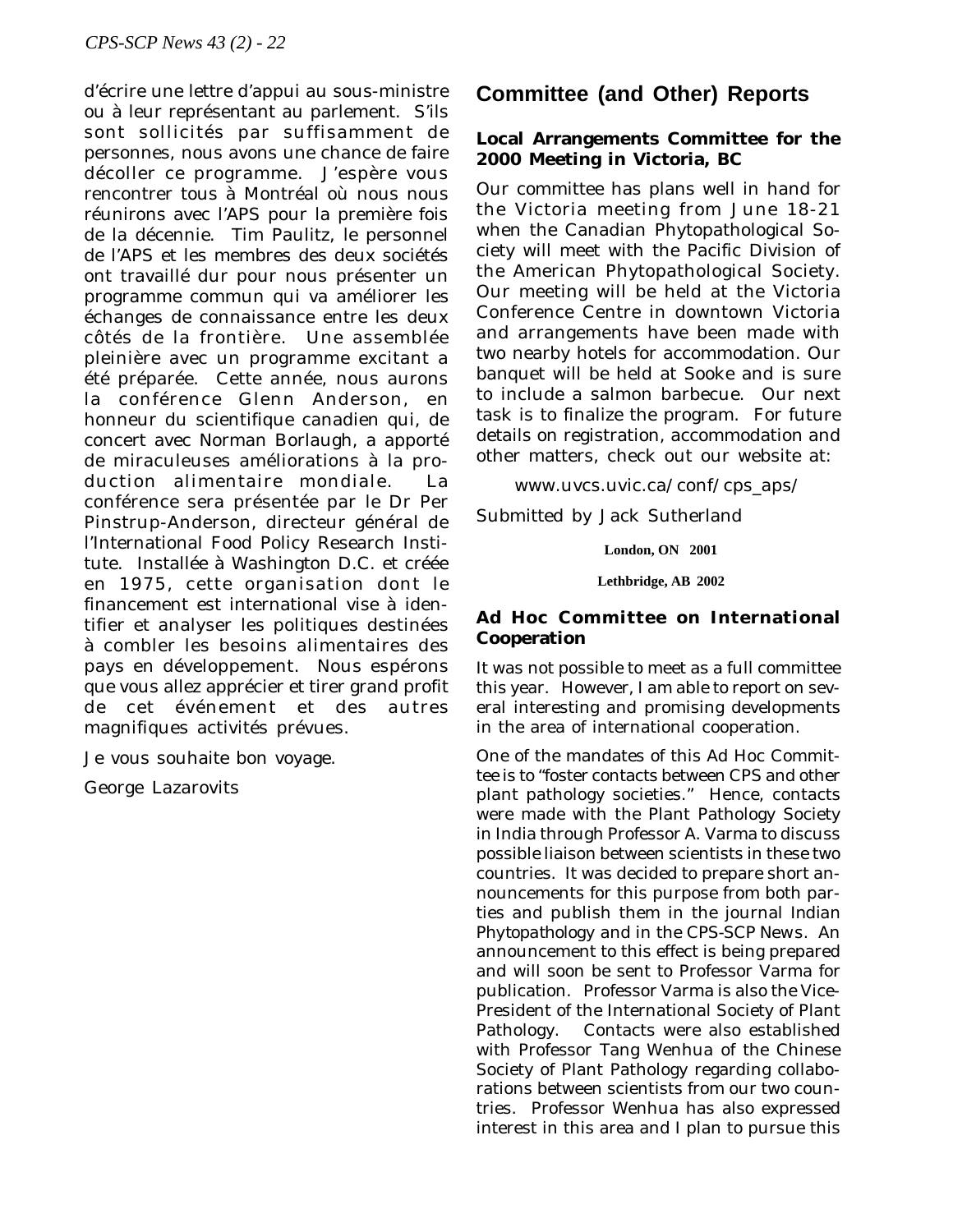further when I visit P.R. China later this year. Dr. Lu Piening has an active collaborative research program in P.R. China and introduced me to a scientist from Inner Mongolia. This scientist has now applied for funding from the China Scholarship Council, Beijing and if successful, may be able to come to Canada later this year. CPS members with interest in research collaborations with scientists from P.R. China may like to explore funding their visits through this agency. In fact, I have presently a scientist from P.R. China sponsored through this agency working in my group for one year. In the very near future, I will be visiting the Czech University of Agriculture in Prague, Czech Republic. The Faculty of Agriculture, Forestry, and Home Economics, University of Alberta has signed a Memorandum of Understanding with this University in Prague and during my visit there I will explore areas of cooperation with their Plant Pathology Society.

Another mandate of this committee is "promoting exchanges of scientists and students." Funds for such activities from international sources have been shrinking fast for several years. There is a need to discuss alternative strategies to overcome this funding shortage for this very worthwhile activity. As a result of the Free Trade Agreements with some Latin American countries and more perhaps to follow, this part of the world is fast becoming a focus of activity and deserves the attention of our Society. Being Chair of our Faculty's International Programs Committee and especially focusing on Latin America, I have been able to establish close contacts with many plant pathologists in that region. I am inviting anyone in the CPS with interest in developing contacts in that region to get in touch with me for further details.

Dr. Jalpa P. Tewari, Professor Department of Agricultural, Food and Nutritional Science University of Alberta, Edmonton, Alberta, Canada T6G 2P5 Tel.: (**780**) 492-4554 (office) (**780**) 435-4346 (home) FAX: (**780**) 492-4265 E-mail: jtewari@afns.ualberta.ca

#### **Please note the change in my area code.**

#### **Information Products Marketing**

This relatively new committee has met by conference call since the inaugural meeting in Fredericton last June.

There are two major issues that the committee is currently dealing with. The first is how to best publish and market any of the information products that the CPS now has or will produce in the future. At present this is all done on a volunteer basis with the exception of the book *Diseases and Pests of Vegetable Crops in Canada*, which is handled by the Canadian Entomological Society. A subcommittee, under the direction of Marilyn Dykstra (Lab Services Division, University of Guelph) is looking at alternative means of publishing, marketing and/or distributing these products.

A second major issue, closely tied to the first, is the development of an Intellectual Property Policy for the CPS. Bruce Gossen (AAFC, Saskatoon) is chairing the subcommittee that will draft a policy for presentation to the Board.

Another general topic that the committee will look at on an ongoing basis is the demand and potential for future projects such as slide sets, or CD-ROMs of existing publications or new material. Any suggestions or volunteers to work on a new project will be warmly welcomed.

In the meantime, marketing and sales continue. A poster advertising all of the CPS publications was on display at the International Congress of Plant Pathology in Edinburgh last year and also found its way to some international meetings held in the United States. Karen Bailey (AAFC, Saskatoon) reports that *Diseases of Field Crops in Canada* continues to sell briskly thanks, in part, to a dedicated sales team of CPS members in the west. As of January 1999, there were 1469 soft cover English copies of *Diseases and Pests of Vegetable Crops in Canada* remaining and 712 French language copies. There were 132 copies of the English language version sold in the past year. Another aim of this committee is to sell the remaining copies of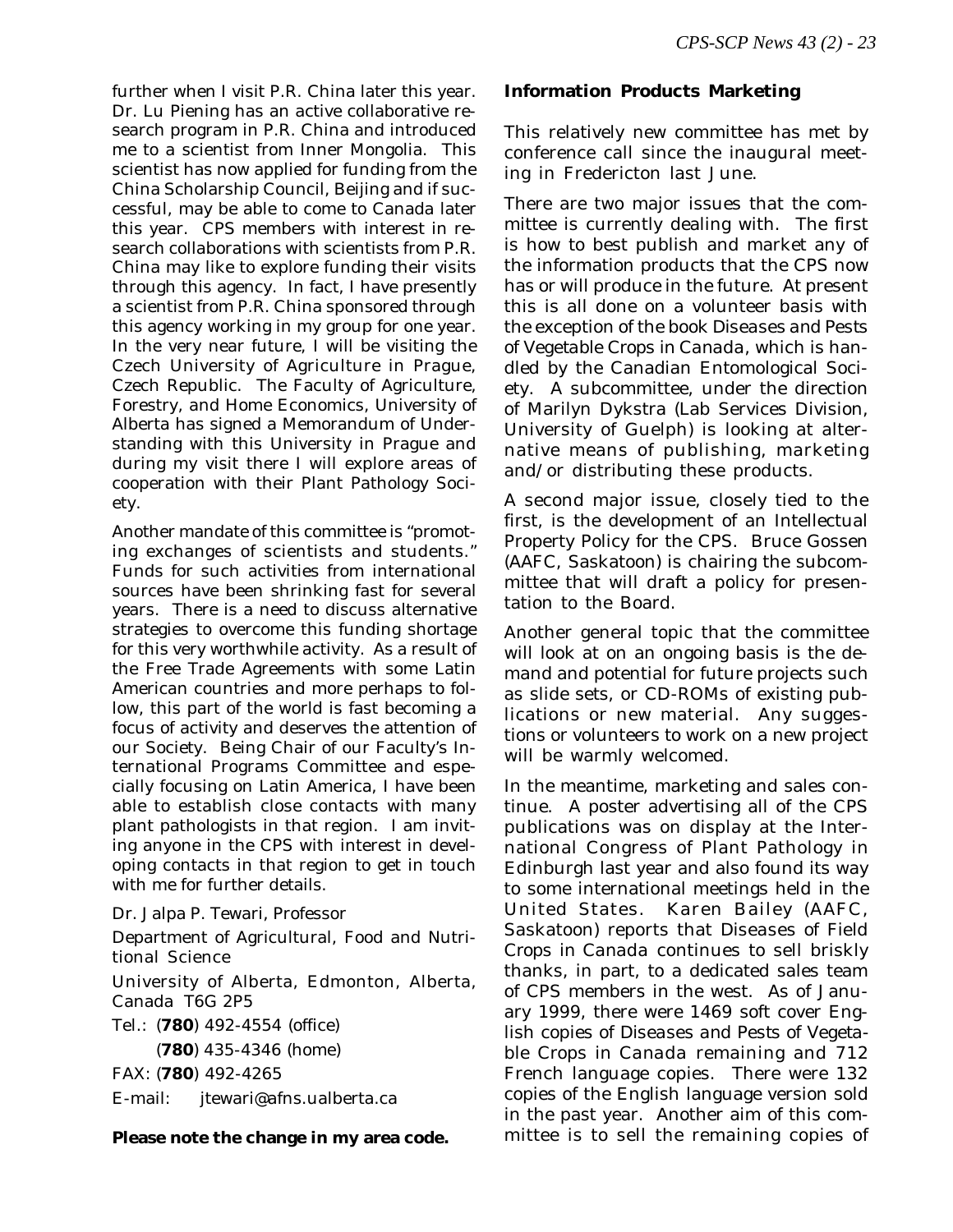the first printing quickly, to relieve the financial stress on the CPS and on the copublisher, the ESC.

The CPS publications Diseases of Field Crops in Canada and Diseases and Pests of Vegetable Crops in Canada will be on sale at the CPS booth at the joint CPS/ APS Meetings in Montreal.

Submitted by:

Mary Ruth McDonald, Chair

#### **Diseases of Field Crops in Canada**

Book sales of *Diseases of Field Crops in Canada* have been relatively high for a number of years as interest in plant diseases has increased. For the period of January 1 to December 31, the number of books shipped from the MOM Printing warehouse have been as follows: 494 books in 1994, 1097 books in 1995, 1195 books in 1996, 1019 in 1997, and 1744 in 1998. The large increase in sales in 1998 was due to a one-time order of 1240 books by a single company. Since the start of 1999 (January 1 to April 30, there have been 160 books shipped from the stock. My projection for sales for 1999 is down to 600-800 books. We have 2935 books left in the inventory.

Respectfully submitted by,

K.L. Bailey

#### **CPS Website Report**

http://res.agr.ca/lond/pmrc/cps/ cpshome.html

The purposes of the CPS website are to provide information to members in a timely manner and to assist in promoting the Society to the public at large. The website resides on server space provided by the Southern Crop Protection and Food Research Centre of AAFC. Web usage statistics collected during Jan-May 1999 show that the CPS home page receives an average of 85 hits per week; the "jobs available" page receives about 44 hits per week. Revisions to the website over the past year have included the addition in mid-April

(1999) of research abstracts of the 1999 annual meeting, minor changes to some graphic elements, and new pages for CPS committees. The continued support of Bruce Bowman and AAFC in maintaining this site is gratefully acknowledged. CPS members who want to comment on the site or who have specific suggestions for the site may email me at:

reelederR@em.agr.ca

#### **Canadian Journal of Plant Pathology**

Volume 20 (1998) was printed as four issues with a total of 445 pages plus 20 pages of index and other information to authors. Three issues contained articles dealing with a general mix of pathological articles, while the December issue contained papers from the Third International Workshop on Tan Spot of Wheat, held in 1997. The volume carried 58 articles including symposium and workshop papers. The manuscripts were mainly from Canada (41), USA (11) and one each from Australia, Brazil, the Czech Republic, India, Israel and the Netherlands. Abstracts from the regional meetings held in Alberta (6), British Columbia (25), Manitoba (6), Western Ontario (10) and of the annual meetings held in 1997 in Winnipeg (63 abstracts) and in 1998 in Fredericton (46 abstracts) were published during the year. The editorial staff processed 75 manuscripts during the year including symposia and workshop papers, of which 60 were accepted and 6 rejected or withdrawn, and 11 were being revised when this report was prepared. The volume 20 (4) was distributed in Canada (356), USA (177) and 31 other countries (167) for a total 700. The year 1998 was significant in that the Journal Improvement Committee and the CPS Board approved the change of publisher from M.O.M. printing to NRC Press. It is hoped that under the professional management of NRC Press, *CJPP* publication would be timely and rapid.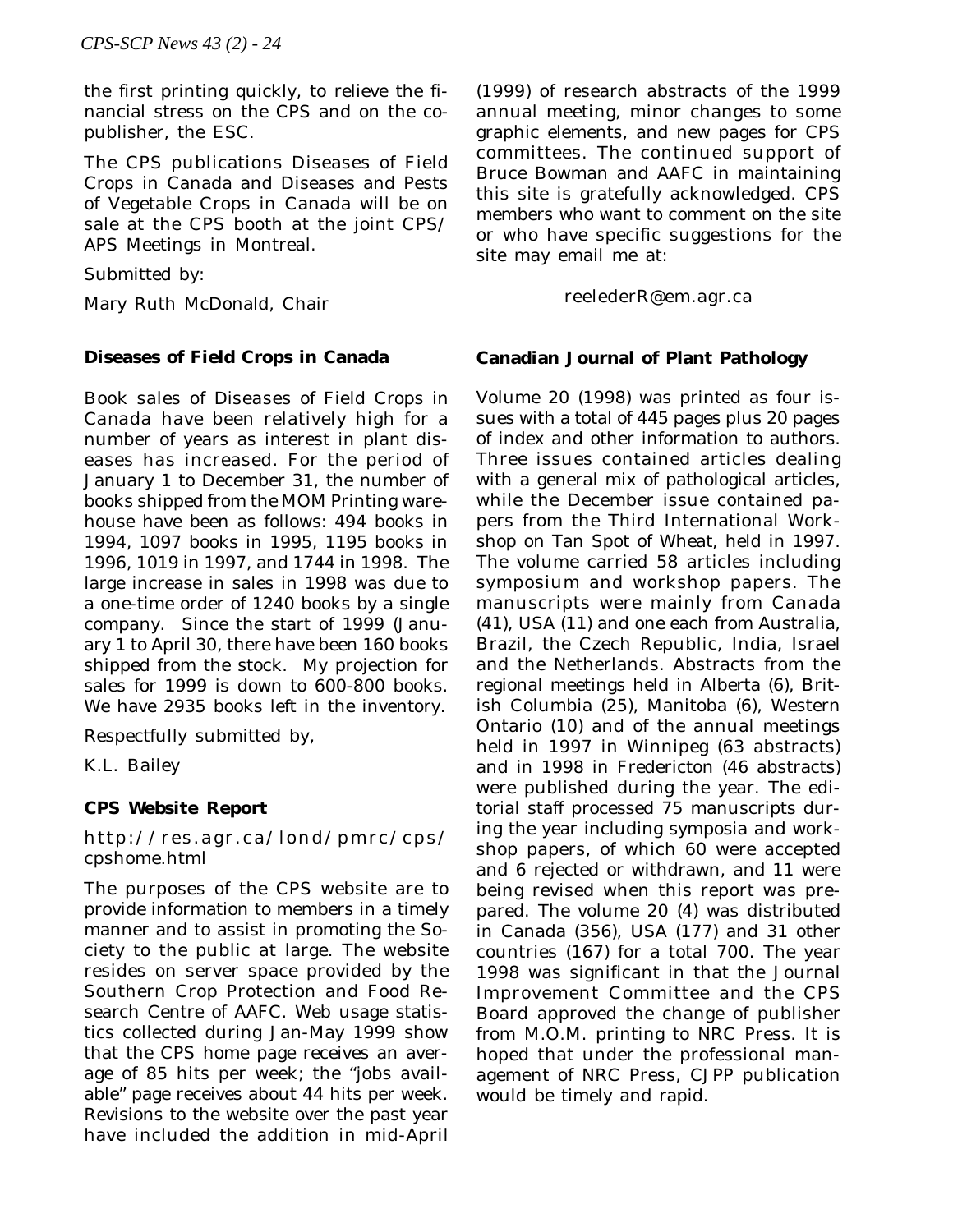The Editor-in-Chief was assisted by Technical Editor Lloyd Seaman, Copy Editor Connie Bowerman, Journal Accounts Manager Bob Hall, nine Section Editors, Les Traductions PaRi (abstract translations), reviewers of manuscripts and Andrea Dilworth (Editorial Assistant). The Editorin-Chief would like to thank these hard working people, the authors who supported the journal by submitting manuscripts, and the sustaining associates.

Submitted by

Rudra P. Singh, Editor-in-chief, *CJPP*

#### **CPS-SCP News**

Prior to the 1998 AGM in Fredericton, the CPS Board, much to my delight, increased the budget allocation for the newsletter by 25%. That welcome infusion allowed me to obtain a cable internet connection and a dedicated email address for correspondence pertaining to my desktop publication (>90% of the items in the newsletter arrive by email). Another change that should be evident to readers of the last two issues is "direct from zip-disk to printer" production which makes for vastly improved photo reproduction. I urge all submitters and correspondents to consider how much better their items would appear with an appropriate picture or graphic. We have also made a financial agreement with PaRi for continued translation of the President's Message. Si vous desirez utiliser le services de traduction pour vos documents (submissions), we should be able to foot the bill.

The cost of production for the last four issues (June, Sept. and Dec. '98, and March '99) amounted to \$4,452.44.

One improvement that I plan to adopt before we meet in Montreal is the conversion of the *CPS-SCP News* to a format that Rick Reeleder can post on the CPS website. PDF may be the route for the near future – html at some later point.

Submitted by

David Kaminski, Editor *CPS-SCP News*

### **CPS Regional Reports**

### **British Columbia**

The 1998 annual meeting of the B.C. Regional Group was held in Abbotsford on October 22 and 23 and was organized by the B.C. Ministry of Agriculture and Food. A complete report on this regional meeting can be found in the December 1998 issue of *CPS-SCP News*. The next meeting will be organized by the Pacific Agri-Food Research Centre of Agriculture and Agri-Food Canada, Summerland, and will start the afternoon of October 19th, following immediately the 1999 Western Forum in Penticton. Guus Bakkeren is the contact person (BakkerenG@em.agr.ca) for this meeting. Victoria, B.C., will be hosting the year 2000 joint meeting of the Canadian Phytopathological Society and the Pacific Division of The American Phytopathological Society from June 18 to 21. Please check the web page: www.uvcs.uvic.ca/ conf/cps\_aps/ and help the organizers by filling out the "Level of Interest Survey."

Submitted by

C. André Lévesque, B.C. rep 1997/99.

#### **Western Ontario**

The annual meeting of the Western Ontario division of CPS was held at the Southern Crop Protection and Food Research Centre (SCPFRC)(AAFC) in London, Ontario, on May 7, 1999 (3-8 pm). The theme of this year's meeting, attended by 63 scientists from various universities and research centres throughout the region, was molecular plant-microbe interactions. Regional chair Dr. Diane Cuppels and CPS President, Dr. George Lazarovits welcomed attendees. The two invited speakers were Dr. Sheng Yang He ('Molecular Biology of Plant – *Pseudomonas syringae* Interactions'), Plant Pathology Department, Michigan State University, and Dr. Verna Higgins ('Leaf Mould of Tomato: Sixty-Five Years as a Model System'), Botany Department, University of Toronto. Immediately following these two very interesting talks, **Dr. Blair MacNeill** (Emeritus, University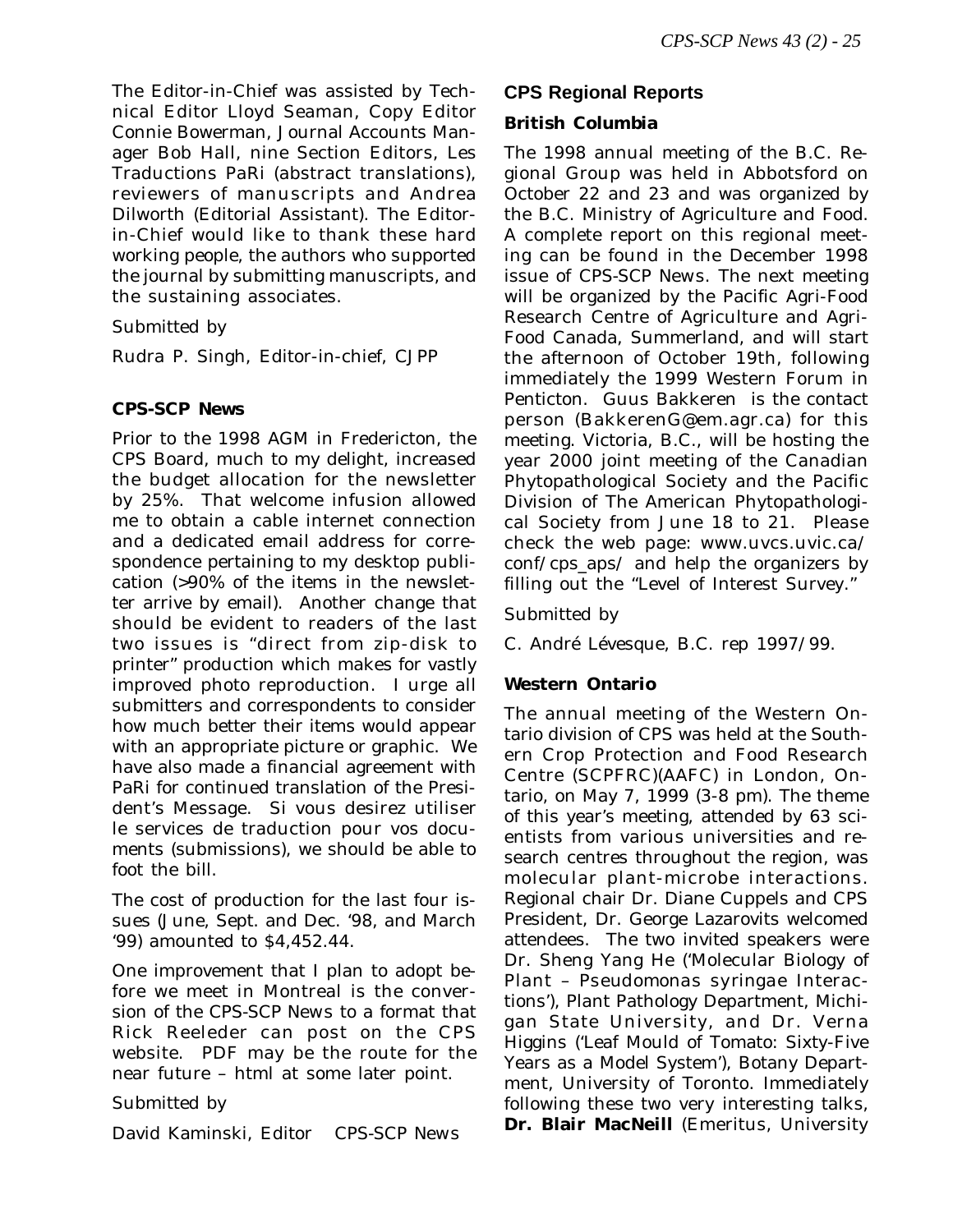of Guelph) gave a moving tribute to the recently deceased **Dr. Wilbert McKeen.** At the short business meeting preceding the buffet supper, attention was drawn to the CPS display table (prepared by **Mario Tenuta**) which included CPS books, the Canadian Journal of Plant Pathology, the most recent Plant Disease Survey and membership brochures. Students who presently are not CPS members were encouraged to take home one of the brochures. Western Ontario CPS members were reminded that CPS national meeting will be held in London in the year 2001 and that the local organizing committee is in need of volunteers to help prepare for this event. The new regional rep for Western Ontario is **Dr. Annette Nassuth**; next year's meeting will be held at the University of Guelph.

Sincere appreciation goes to all those who helped us prepare for this meeting.

Respectfully submitted,

Diane Cuppels, Western Ontario Representative

# **Membership Secretary's Report**

In 1999, twenty-five new people joined CPS as individual members. Geographical distribution was as follows: Ontario - 9, Manitoba - 6, British Columbia - 4, Saskatchewan - 2, Alberta - 2, Quebec - 1, Uruguay - 1.

Dr. ABBASI, Pervaiz A. (Ontario)

BAKKEREN, Guus (British Columbia)

Dr. DE LA BASTIDE, Paul Y. (British Columbia)

DEWDNEY, Megan (Quebec)

DOWNING-ARYEETEY, Joanne (Saskatchewan)

FOULDS, Inge Viia (Ontario) GAMBA, Fernanda M. (Uruguay) JURKEMIKOVA, Claudie (British Columbia) KERS, Johan (Ontario) LIU, Yiqiang (Manitoba)

MADARIAGA, Alfredo (Ontario) Dr. MARTIN, Philip M.D. (Ontario) Dr. McCALLUM, Brent (Manitoba) Dr. MCLAREN, Debbie (Manitoba) MELLERSH, Denny Graham (Ontario) Dr. MILLER, S. Shea (Ontario) Dr. MPOFU, Simangaliphi I. (Manitoba) OVERY, David (Ontario) PRADHAN, Manika (Manitoba) TURNBULL, Gary (Manitoba)

TURNBULL, George (Alberta) Dr. UZUNOVIC, Adnan (British Columbia) WANG, Heping (Alberta) WEST, L. Jeanine A. (Ontario) ZHU, Bin (Saskatchewan)

#### **Sustaining Associate Members**

Nineteen companies have become sustaining associate members; *those in* **bold** *are new in 1999*.

AGDIA INC. - Attn: Baziel Vrient

#### **AGRICULTURAL CERTIFICATION SERVICES INC. - Attn: Dr. Mathuresh Singh**

AGREVO CANADA INC. - Attn: D. Trottier

**AG-QUEST INC. - Attn: Dr. Vikram Bisht**

AG-WEST BIOTECH INC. - Attn: Mr. Peter McCann

BAYER INC. - Attn: Dr. V. M. Sorensen

CYANAMID CROP PROTECTION - Attn: Ron S. Pidskalny

DOW AGROSCIENCES CANADA INC. - Attn: Dr. Peter Desai / Brenda Harris DUPONT CANADA AGRICULTURAL PRODUCTS -

Attn: Dr. Brenda Walsh

GRIFFIN L.L.C. - Attn: Dr. Bond McInnes

PHILOM BIOS INC. - Attn: Dr. Mary Leggett **PHYTO DIAGNOSTICS CO. LTD. - Attn: Peter J. Ellis**

PIONEER HI-BRED PRODUCTION LIMITED - Attn: Igor Falak

PLANT PRODUCTS CO. LTD. - Attn: Jennifer Hale ROHM AND HAAS CANADA INC. - Attn: A. G. **McFadden** 

ROY LEGUMEX INC. - Attn: Mr. Florent Beaudette SVALOF WEIBULL SEED LTD. - Attn: Dr. Howard K. Love

**UNITED AGRI PRODUCTS - Attn: Irwin Schmidt** ZENECA AGRO - Attn: Brad Smith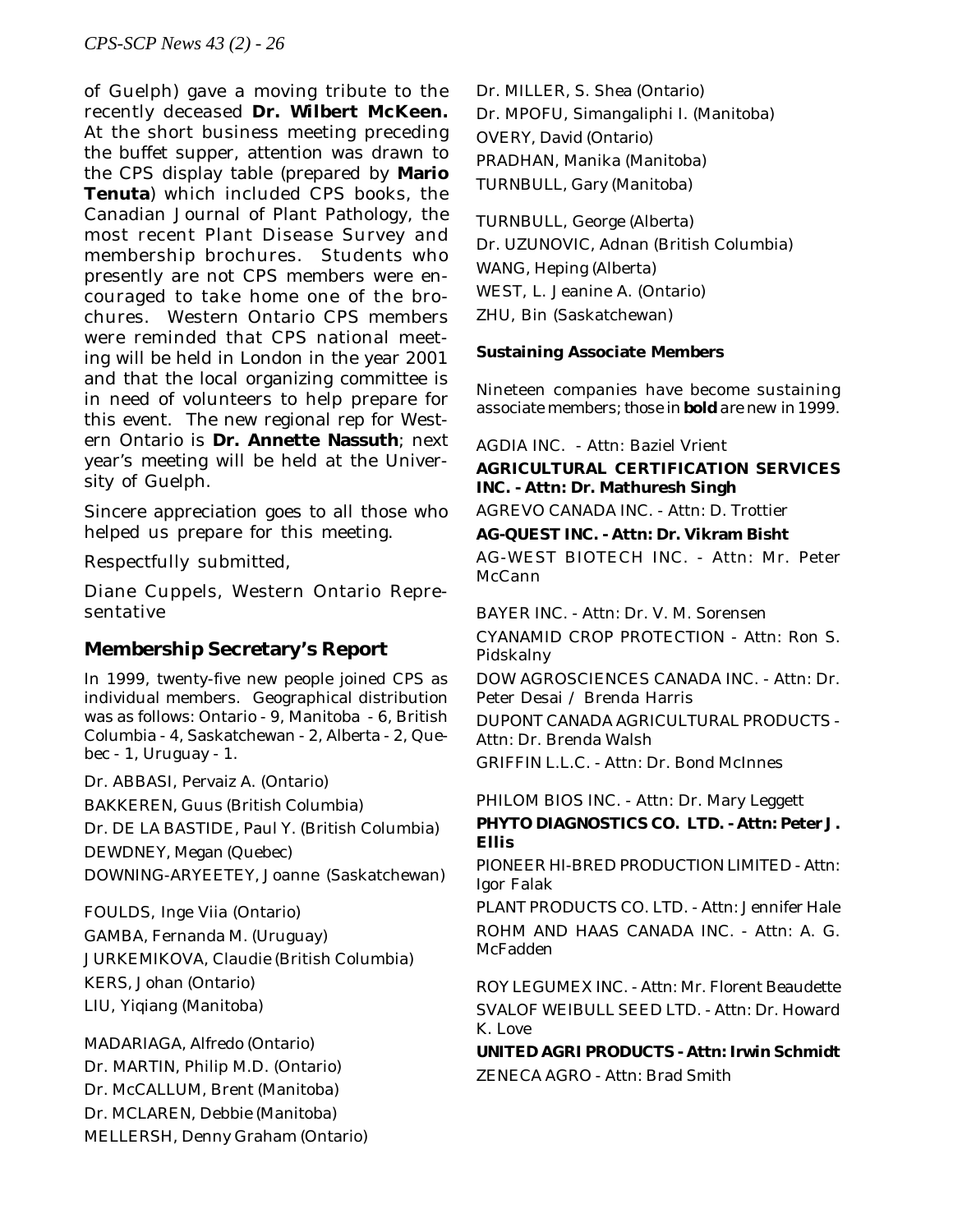# **Employment & Scholarships**

### **MSc Graduate Assistantships (2 positions):**

Available September, 1999. University of Manitoba, Department of Plant Science.

■ We are seeking a highly qualified and motivated individual to conduct research on the blackleg disease of canola. The project will involve field and lab work, to understand the distribution and population biology of the fungus including the genetic characterization of isolates using molecular tools. Students interested in plant pathology/molecular biology/microbiology are encouraged to apply.

Graduate research assistantship to examine the epidemiology and population dynamics of the blackleg fungus of canola, in relation to environmental conditions and cropping practices in the prairies. Students interested in plant pathology/ agronomy/agroecology or related fields are encouraged to apply.

Send resume to Dr. Dilantha Fernando, Deptartment of Plant Science, University of Manitoba, Winnipeg, MB R3T 2N2

E-mail: D\_Fernando@UManitoba.ca

#### **Graduate Studies in Molecular Biology**

Exciting opportunities are available for graduate studies on genes involved in the interaction between plants and microbial plant pathogens. Funding is available through the NSERC Industrial Postgraduate Scholarship Program. Students must have an A- or better average and some undergraduate course work in molecular biology. Research will be conducted at both the University of Guelph and a research laboratory in Copenhagen, Denmark. The laboratory in Copenhagen is Englishspeaking and no foreign language skills are required. For more information about the cooperating institution, please check www.crc.dk/phys. The stipend is \$19,300 per year. Over 80% of the students applying for this type of award are successful.

If interested, please contact:

 Dr. Paul Goodwin Department of Environmental Biology University of Guelph Guelph, ON N1G 2W1 Phone: (519) 824-4120 Ext. 2754 Fax: (519) 837-0442 E-mail: pgoodwin@uoguelph.ca

# **People**

**Simangaliphi I. Mpofu (Sima)** recently completed her Ph.D. at the University of Guelph under the supervision of **Robert Hall**. The thesis title was "Population biology and management of *Verticillium dahliae* in potato fields in Ontario." Sima currently holds a Canadian Laboratories Visiting Fellowship at AAFC, Morden Research Centre in Manitoba. She is working on Fusarium wilt of flax in collaboration with **Khalid Rashid**.

## Contact the Editor

| E-mail: | cps-news@home.com |
|---------|-------------------|
| phone:  | $(306)$ 934-1088  |
| FAX:    | $(306)$ 652-2708  |

702 Lansdowne Ave. Saskatoon, SK S7N 1E5

I am more than a little disappointed that no one took me up on my offer to print their favorite mispronunciations of plant diseases and causal organisms. Could it be that no one reads this tiny corner of the newsletter? Sigh. It wouldn't be the first time that all the angst I pour into regurgitating other people's words is all for naught.

I choose to look on the bright side though and imagine that there is ONE person out there who finds and enjoys these ramblings. We had a summer solstice party here the other night (45 people including about 30 children, aged 1 to 13) for no other reason than to celebrate the longest day of the year. There were two ripping thunderstorms but this did not undermine our enjoyment of food, drink, comraderie and the hit of the night - "glow sticks." I did notice that most of the neighborhood was in bed, light out, before 10 (week night and all) but . . . their loss. Here's to life!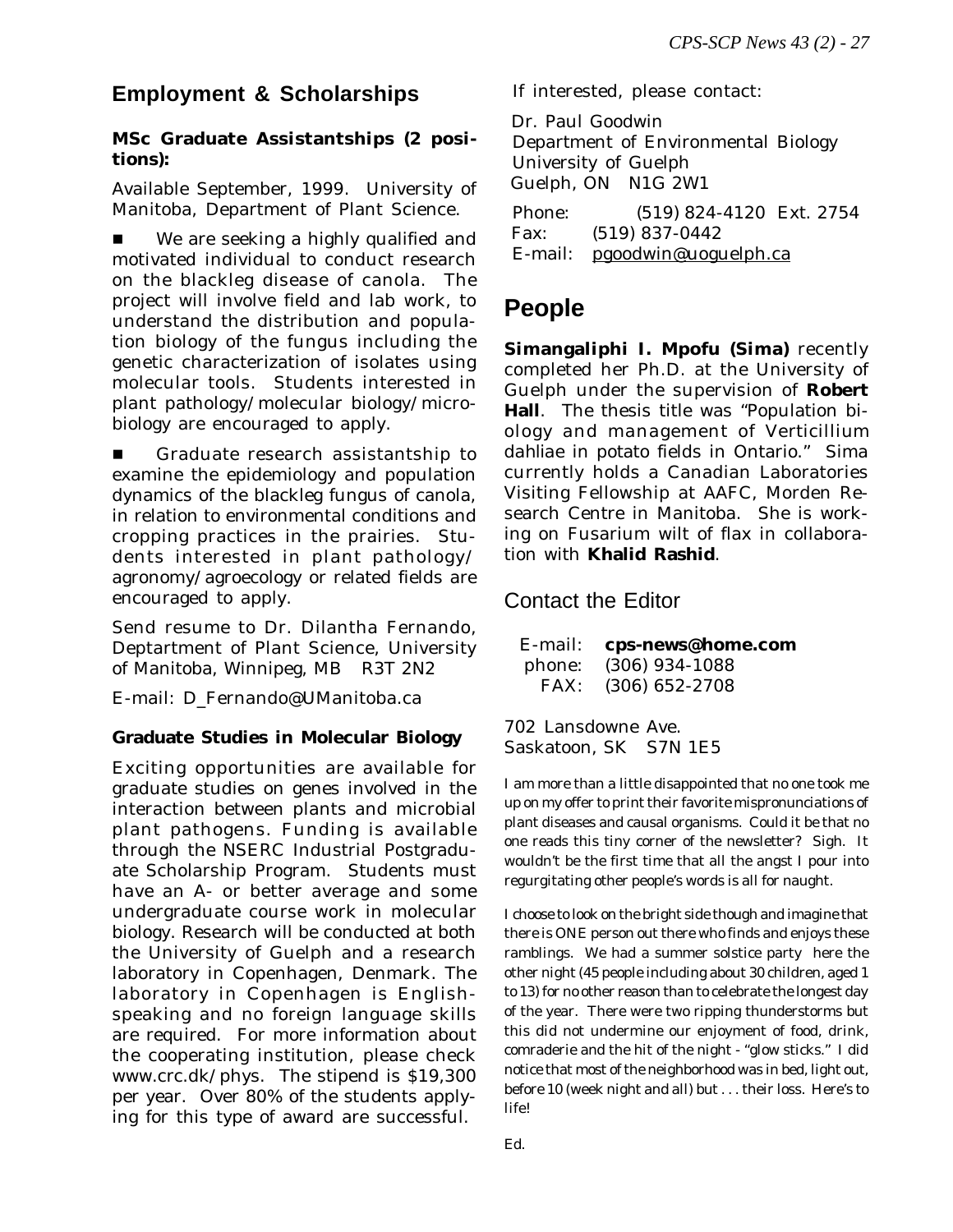# **Coming Events**

The annual meeting of the **Canadian Forum for Biological Control** will be held in Saskatoon on Thursday, September 30, 1999. This meeting is to follow the Entomological Society of Canada conference. A symposium on the topic of "Mass-production, Fermentation and Delivery" has been organized and the list of speakers is being finalized. Also, a tour of the Saskatchewan Research Council Fermentation Pilot Plant has been planned. A scientific program in the form of posters is also being coordinated.

For those wishing to attend and bring posters, *submission of a title and authors will be required by August 31, 1999* in order to arrange for sufficient poster boards. Those who wish to participate in the tour of the fermentation pilot plant should notify Sue Boyetchko of your intent to facilitate coordination of the tour.

For more information, please contact:

Susan Boyetchko Saskatoon Research Centre 107 Science Place Saskatoon, SK S7N 0X2 Phone: (306) 956-7619 Fax: (306) 956-7247 E-mail: BoyetchkoS@em.agr.ca The **Plant Pathology Society of Alberta** is holding its  $20<sup>th</sup>$  annual meeting in Jasper on November 8-10, 1999. The meeting will be held at the beautiful Sawridge Hotel starting with a wine and cheese reception on Monday evening. The world-renowned naturalist and author of Handbook of the Canadian Rockies, Ben Gadd will be the guest speaker at the banquet on Tuesday evening. Bring your copy for an autograph or this is your opportunity to acquire this excellent book. More information regarding details of the meeting and a call for papers and posters will be sent out to members in the few weeks.

For more information contact:

Lorraine Harrison President, PPSA Phone: (780) 354-5153 E-mail: lorraine.harrison@agric.gov.ab.ca

Tom Staples Registration Committee member Phone: (780) 837-2211 E-mail: tom.staples@agric.gov.ab.ca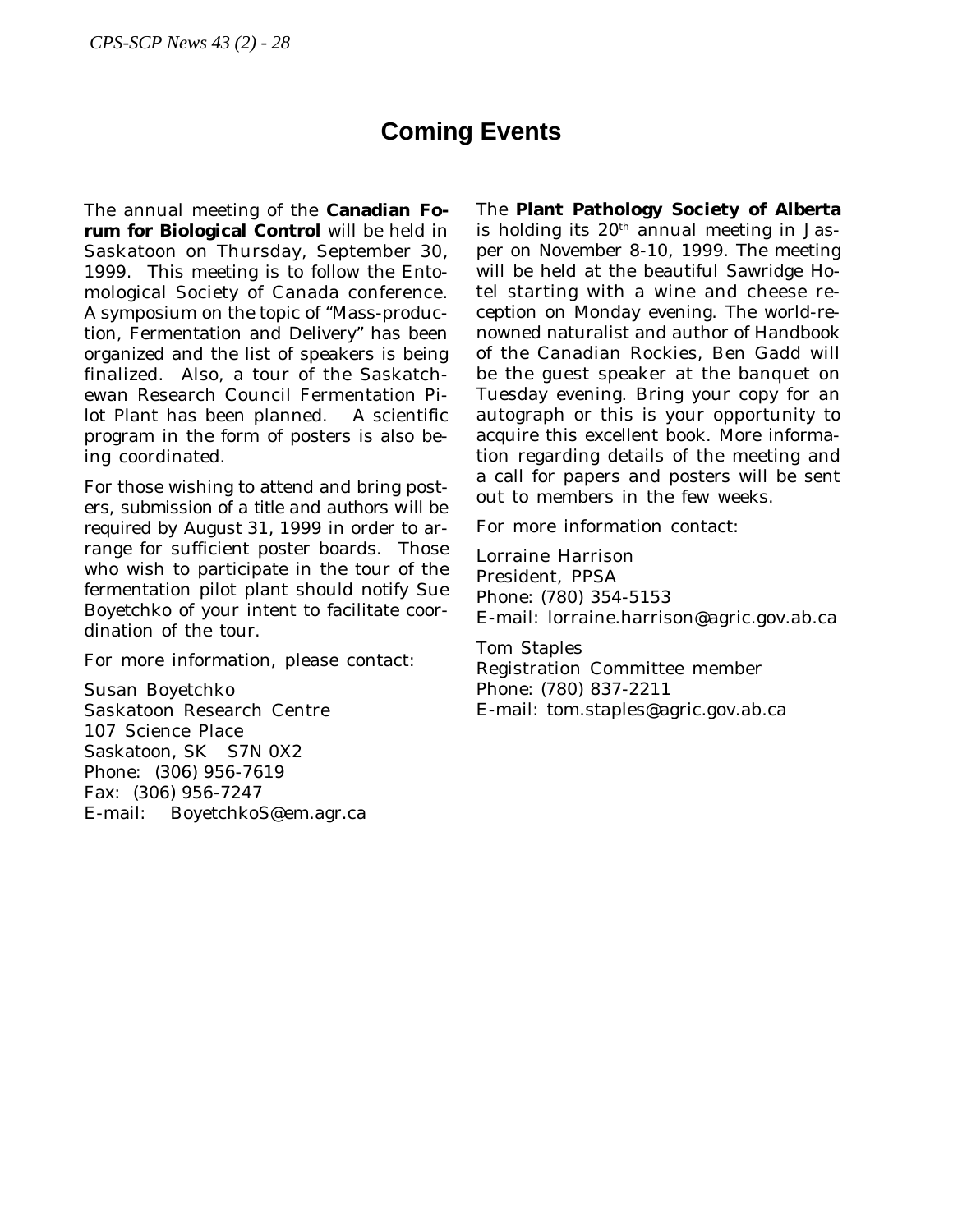# **Dutch Elm Disease in Alberta**

## *Janet Feddes-Calpas* AAFRD DED Program Coordinator

The lab analysis of a sample taken from a dying elm tree in Wainwright, Alberta on June 25, 1998 has confirmed that the Dutch elm disease fungus *Ophiostoma nova-ulmi* was the cause of its demise. An employee of STOPDED reported the tree while completing the elm inventory in Wainwright. The culture was inspected by Dr. Tewari at the U of A, and confirmed on March 31, 1999 by Professor Clive Brasier at the Forestry Authority Research Station, U.K. Professor Brasier was the one who first described the new virulent strain of Dutch elm disease, *O. nova- ulmi*.

DED is a deadly fungus that can affect any elm tree. Two beetle vectors, the smaller European elm bark beetle (SEEBB) and the native elm bark beetle (NEBB), primarily spread the disease from one elm tree to another. Since the introduction of the disease from Europe in 1930, it has destroyed millions of American elm trees across North America. DED is prevalent in Manitoba, Saskatchewan and Montana.

The infected tree was removed and burned at the Wainwright dump on July 28, 1998. The tree was treated as having DED although the results were not final at that time. Addition pheromone traps were placed throughout the municipality but no beetles were found. It is still unknown which vector was present. All the remaining elm trees were surveyed for DED on three separate occasions but no other samples tested positive for DED. It is believed that firewood brought into the province from a DEDinfested area was the source of the infection.

This season monitoring for the beetles, surveillance of the elm trees and public awareness in Wainwright and the surrounding area will be increased. The town of Wainwright parks department is in the process of removing all the old dead elm trees that were identified in the elm inventory. Pruning of the dead wood in the healthy elms will be done between October 1,1999 - March 31, 2000. It is not recommended to prune elms between April 1 and September 30 when the beetles are active and would be attracted to pruning wounds.

The Society to Prevent Dutch Elm Disease (STOPDED) along with AAFRD has made a commitment to keep Alberta's elms free of the disease. In March of 1997, STOPDED received a Human Resources Development Canada (HRDC) Transitional Job Fund grant of 1.37 million dollars. These funds were match by the larger municipalities and AAFRD and within the last two years, approximately 2.8 million dollars have been spent on the Province-Wide DED Prevention Program. This program includes several components: elm inventory, public awareness, firewood control, tree sanitation (removal of dead wood), beetle monitoring and surveillance for the disease.

March 31,1999, STOPDED completed an elm inventory in every Alberta municipality. It is now known that a total of 205,000 elms valued at \$500 million grow in Alberta urban areas. The condition and size of each elm tree were recorded. This information identifies areas where more intensive surveillance is necessary due to the number and/or condition of the elm trees. A complete elm inventory supplies the basic information necessary for an effective prevention program should DED appear in Alberta. AAFRD oversaw the design of a user-friendly computerized elm tree inventory program, which will allow each community to use the data as a management tool for the care of its elms. Along with a CD-ROM or hard copy of the inventory data, each community will receive recommendations on how to set up their own DED prevention program.

Municipal plantings of elms range from 10- 50% of the overall tree plantings. Alberta cannot afford to lose a resource that provides so many environmental benefits. In Alberta landscaping, there is a very limited choice of trees, none of which approach the aesthetic beauty or suitability of the elm. Without an ongoing continuous prevention program the entire population of elms in a community can easily be lost within a few short years. **Alberta is still DED free.**

For more information on Dutch elm disease or the DED prevention program call the Provincial hotline by dialling 310-0000 (toll free within Alberta) and ask for 362-1300.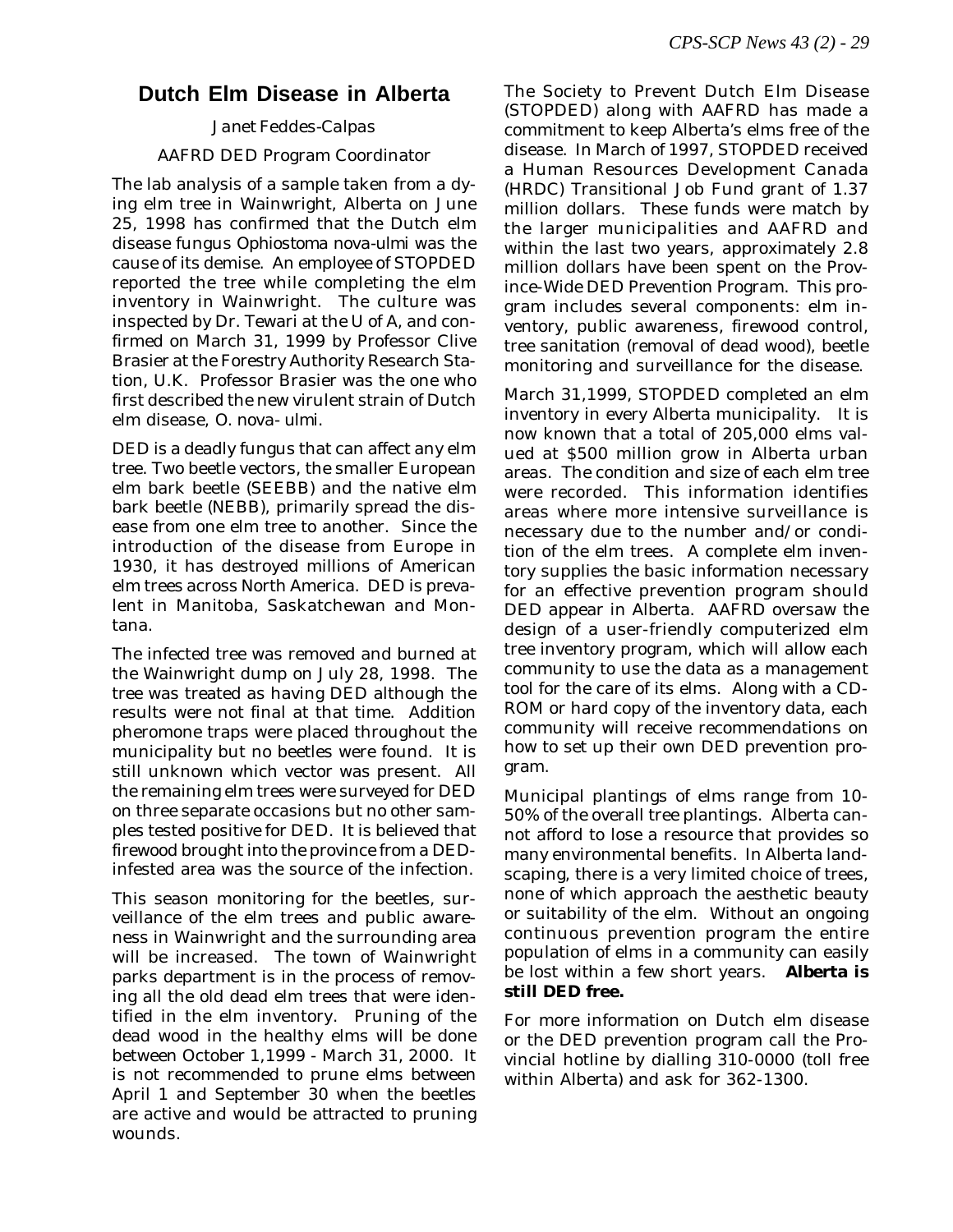The following article is the first in a series solicited by Jim Menzies, associate editor of *CPS-SCP News*. The intent of the solicitation was to give 'managers' of plant pathologists a forum to express their views on the future role of plant pathology. In this instance, managers refers to people who influence the decision making processes which ultimately determines the scope and nature of the work conducted by plant pathologists. The influence may be direct, as supervisors, or indirect, through consultations with plant pathologists and their supervisors. Requests for submissions were made mostly to those working within Canada, but some requests were also tendered to people outside of Canada. They were given the freedom to discuss the issues that they felt were important, or with which they felt comfortable. They were also encouraged to give us their own opinions rather the policies of the organization they worked for, addressing the issues from as broad or as narrow a perspective as they wished. We appreciate their efforts and encourage you readers to use these articles as food for thought.

## **'Joined-up' Plant Health**

The experience of teaching sometimes obliges the teacher to step back from the detail of everyday occupations and take a longer look. 'Getting back to basics' can be stimulating but at the same time rather daunting. It is this experience which periodically prompts me to re-examine the strategies by which plants are kept in good health. The fact that the term 'plant health' traditionally has a statutory connotation and conversely, 'plant protection' implies use of agro-chemicals, gives cause for thought as to how 'joined up' is our approach to the problem of combating pests and diseases. Ideally, to counter the threat they pose to the world's plant population, whether crops, amenity subjects or wild plants, a co-ordinated or 'joined up' approach is essential. International strategies based on agreements which take account of the science of plant health are a

vital first base. However, such agreements achieved on the basis of advice from a 'plant health' perspective must be recognised and supported by both the extension pathologist and the researcher. An assembly of the participants for planning the battle might see the plant health practitioner with the legislation to hand and an inspector close by, the extension pathologist with his muddy boots and pest disease guide and the research scientist, stereo typically with an unworldly appearance and probably looking under a stone to see what is there! In a general sense, of necessity, the efforts of these representative scientists are combined, but it is interesting to speculate to what extent this 'war' against pests and diseases might be won more effectively if there was greater interaction.

In discussing the general concept of maintaining healthy plants in a teaching context, the first hurdle is often to reassert the value of strategies such as avoidance, eradication or containment. The concepts of legal empowerment, of international consultation and agreement and pursuance of common standards seem however, to get lost under the false impression of dusty legal approaches and political constraint. The use of pesticides still appears to be the more popular choice, even when (or perhaps sometimes because) the opportunity for their deployment is constrained by modern environmental concerns. Perhaps more popular these days is to envisage the universal solution to be plants rendered unassailable by geneticmodification. This narrow vision may not be wholly confined to undergraduate students and may in part be the consequence of many different influences.

The concept of 'joined-up' plant health is perhaps most achievable on a regional, national or international scale, although its consequences have relevance at the lowest level. It is however, this requirement to 'fit the bigger picture' which contrarily imposes limits on the execution of the co-operation which is desirable. The quest for 'joined-up' plant health is often constrained by a number of factors, none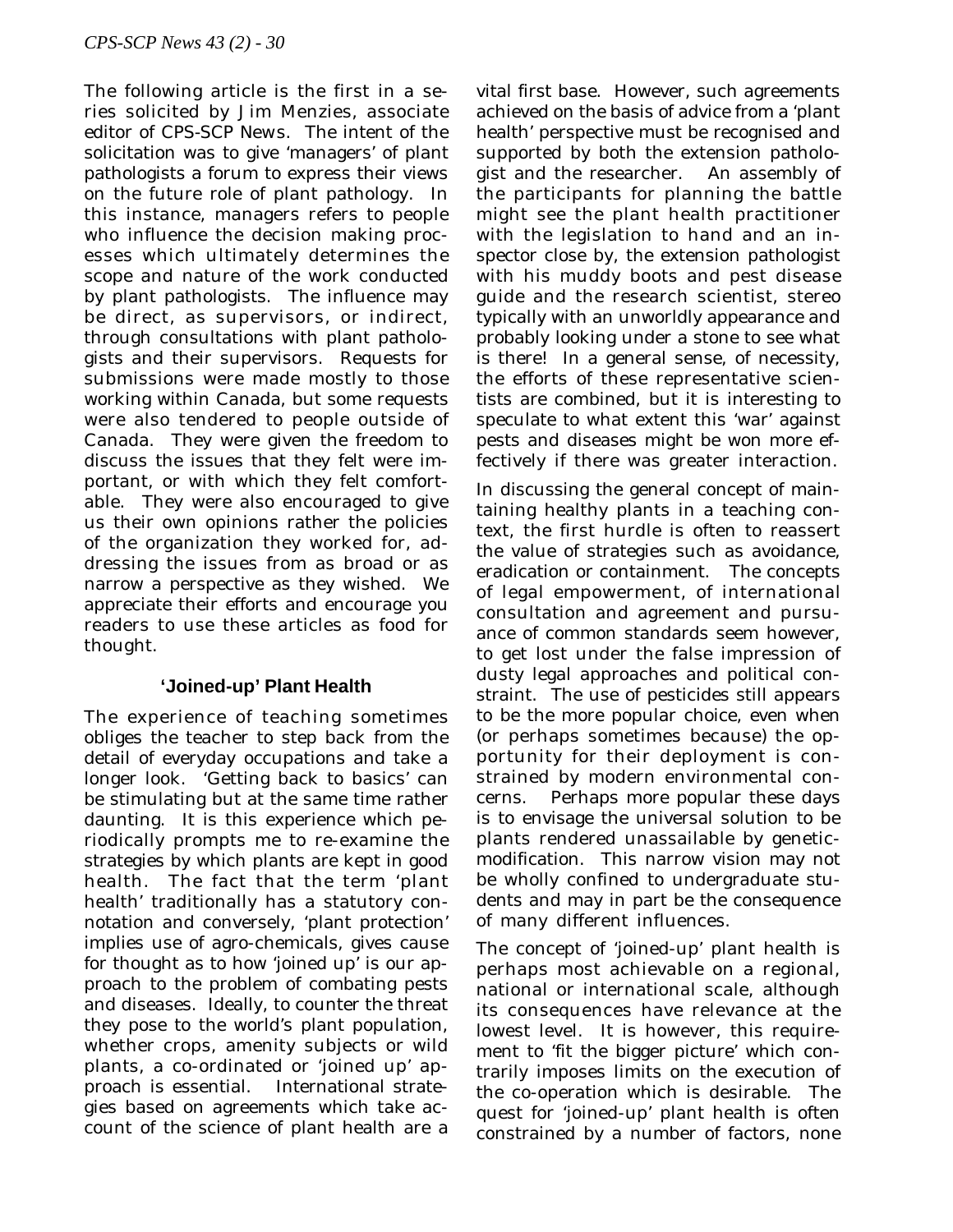of which are related to the scientific concepts involved. Political concerns inevitably alter the perception of the plant health scientist who will be expected to balance risks in the context of the majority or the national or international crop community, to the probable detriment of the individual or small group. This approach is anathema to the extension pathologist. By contrast a 'commercial' approach where overall profit may modify the strategy for plant health is not difficult to postulate and this is particularly evident where ownership and exploitation of intellectual property may be a factor. Such considerations have immediate relevance to the researcher, not simply in terms of the practical value of the research but also of its publication and wider access to the rest of the scientific community. Increasingly as scientific establishments are 'tipped-out' of the government funding pool and forced to seek funding competitively, the freedom of information and the propensity to interact becomes more and more limited.

All these difficulties are set against a tide of increase in the size of the job to be done. The increasing volume of world and regional trade, its speed and diversity brings an increasing number of new plants and new pests to threaten them. Crop plants are more regularly grown in unfamiliar environments, made to develop earlier or bigger or by genetic modification to develop new traits. All these provide an opportunity for novel pest invasion. The range of plant genera that can be called crops increases steadily but at the same time the nature of plants which merit protection or concern is extending. Amenity and wild plants are of increasing relevance. Thus there is ever greater need for all the available strategies for the pursuance of plant health to be available for use. More than ever before there is a need for 'joined-up' plant health.

Having cited political involvement as a potential constraint, it must be recognised that some international political events have effectively encouraged 'joined-up' plant health. The World Trade Organisa-

tion Sanitary and Phytosanitary agreement has proved highly effective in concentrating attention on pest and disease studies by ensuring that pest risk assessment provides the basis for justifying restraints in trade. Such risk assessment demands that full account be taken of relevant pests and diseases in terms of their occurrence and potential impact in the importing country. Thus the plant health specialist must interact with the extension practitioner and the researcher. From a European perspective there is greater pressure to encourage interaction of scientists from each of the exemplified sectors to collaborate to provide holistic solutions. Such integration is again easier to envisage on a multi-national scale than with smaller communities. Similarly beneficial in this context is the activity of the so-called Regional Plant Protection Organisations such as the European and Mediterranean Plant Protection Organisation and it's North American counterpart. These and similar groupings have provided for an integrated discussion and development of strategies for plant health for many years. Whilst again, inevitably working from the international perspective, these organisations have developed solutions to plant health problems which extend beyond the limits of international trade and involve cure as well as avoidance.

In practice, the component scientists necessary to contribute to a 'joined-up' plant health strategy often work in different establishments. Research institutes, quarantine stations, extension organisations rarely exist side-by-side. The ideal of 'joined-up' plant health is perhaps therefore unachievable. However, perhaps one may hope that as distances and differences are reduced by the ever increasing ease of communication and the facility to share information electronically around the world, this physical constraint may be overcome. Whilst endeavouring to enthuse students with the thrills of avoidance through statutory controls may remain an uphill struggle, it may be that increasing exposure to world plant health concerns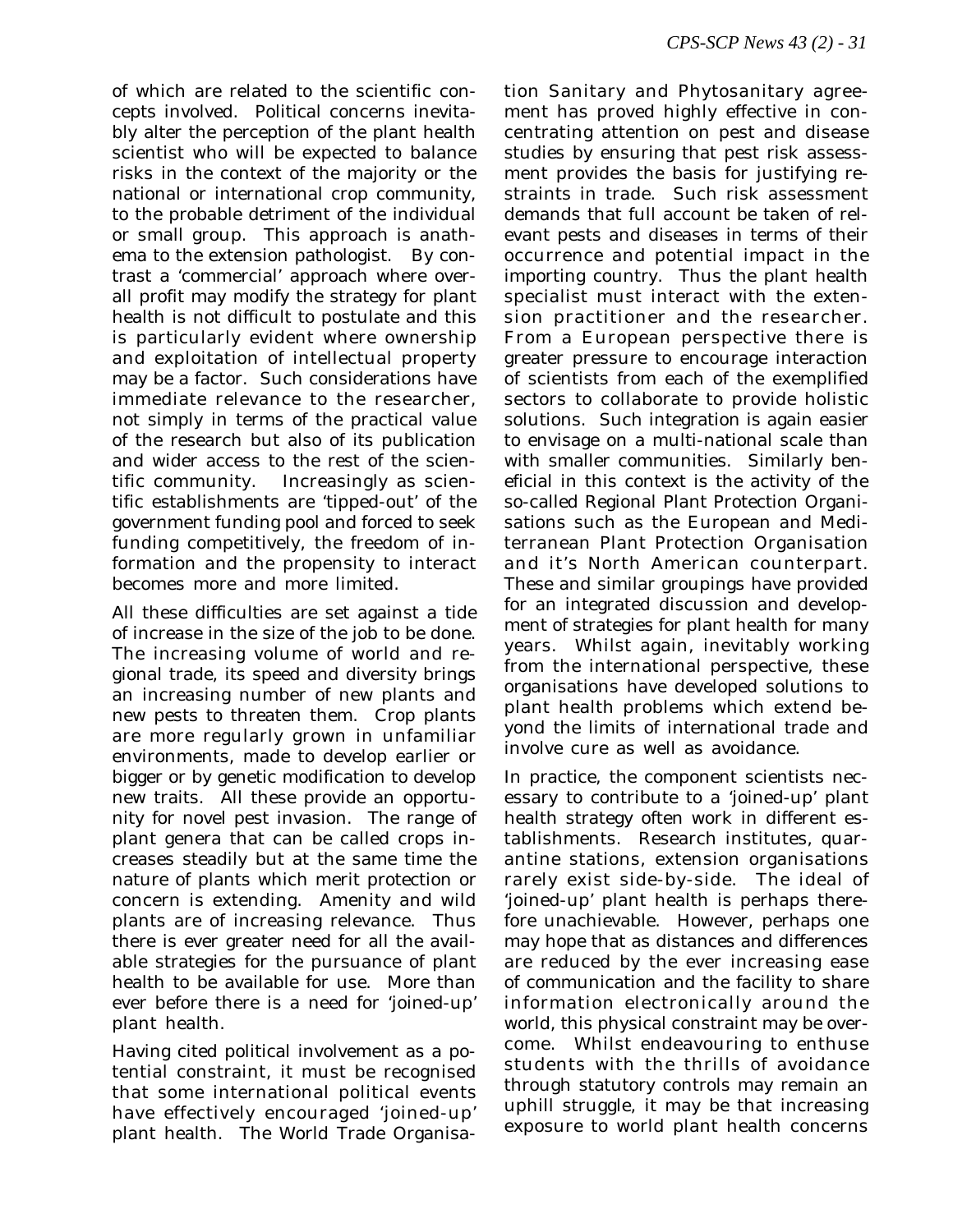through modern communications may gradually engender a realisation of the importance of the holistic approach of 'joined up' plant health.

The Central Science Laboratory houses the Plant Health Group which traditionally advises the Ministry of Agriculture Fisheries and Food (MAFF) of England and Wales on matters of Plant Health. As a consequence, many of its staff have a plant health perspective and consultancy in support of legislative controls for the UK and the European Union is a significant responsibility. Equally supportive within the Group are those involved with the laboratory support for the Plant Health and Seeds Inspectors who monitor and enforce the legislative control of plant pests and diseases. In recent years the Group has engendered a significant research programme with staff expertise geared specifically to advise consultants and diagnosticians in their support for MAFF. As a consequence there is increasing in-house research expertise in aspects of pest biology and in diagnostic techniques. Recent political pressure has encouraged efforts to seek alternative funding to reduce reliance on government. This has had the effect of stimulating greater involvement with commercial interests both inside the country and in Europe and further afield. Research focus has widened to encompass industry needs and the requirement to transfer technology effectively to the enduser. Thus from a traditional base of statutory scientific support the Group has grown to espouse research and extension interests. Interaction between the staff within the Group, stimulated by the ever present need to win financial support, engenders a 'joined-up' plant health approach. Researchers take advice on profitable topics for financial prospecting from those involved in statutory advice, the diagnosticians and those providing services and solutions to industry. The diagnosticians benefit from a research base and communicate effectively with those advising on statutory aspects of avoidance and control. Statutory controls can be integrated with those driven more directly by commercial concerns.

Thus it seems possible to achieve a partly integrated approach to plant health on a limited scale, but the problem, if such it is, becomes greater on a larger scale. Interaction between scientists, particularly within a country seems likely to be made more difficult by the ever more common pressure to compete for limited funding. The increasingly imposed reliance on commercial sources of funding seems likely to encourage insularity and introspection. It is to be hoped that the counter pressure of our increased ability to communicate and share information worldwide will restrain this tendency. If it is to be successful in the battle against pests and diseases the world needs 'joined-up' plant health.

Prof. Stephen Hill Head of Plant Health Group Central Science Laboratory Sand Hutton York YO41 1LZ England

# Books Available

#### Attention Readers:

I wish to donate six Russian texts (3 mycological, 1 virological, 1 horticultural [potato]) and an illustrated Hungarian textbook on tree fruit diseases to any plant pathologist who is willing to pay the postage charges. The three mycological texts (volumes 1-3 of a series) appear to deal with diseases of cereal grains, field crops and fruit crops, respectively, and contain black and white drawings; each text contains about 200 pages. They were published in Kiev from 1989-1991. The virological text is a treatise on virological investigations in the far east of Russia; it is subdivided into two sections, viruses and virus diseases of man and animals, and viruses and virus diseases of plants. It was published in 1969. The horticultural text is entitled "The Best Varieties of Potatoes" and was written by Zaicev, Maksimova and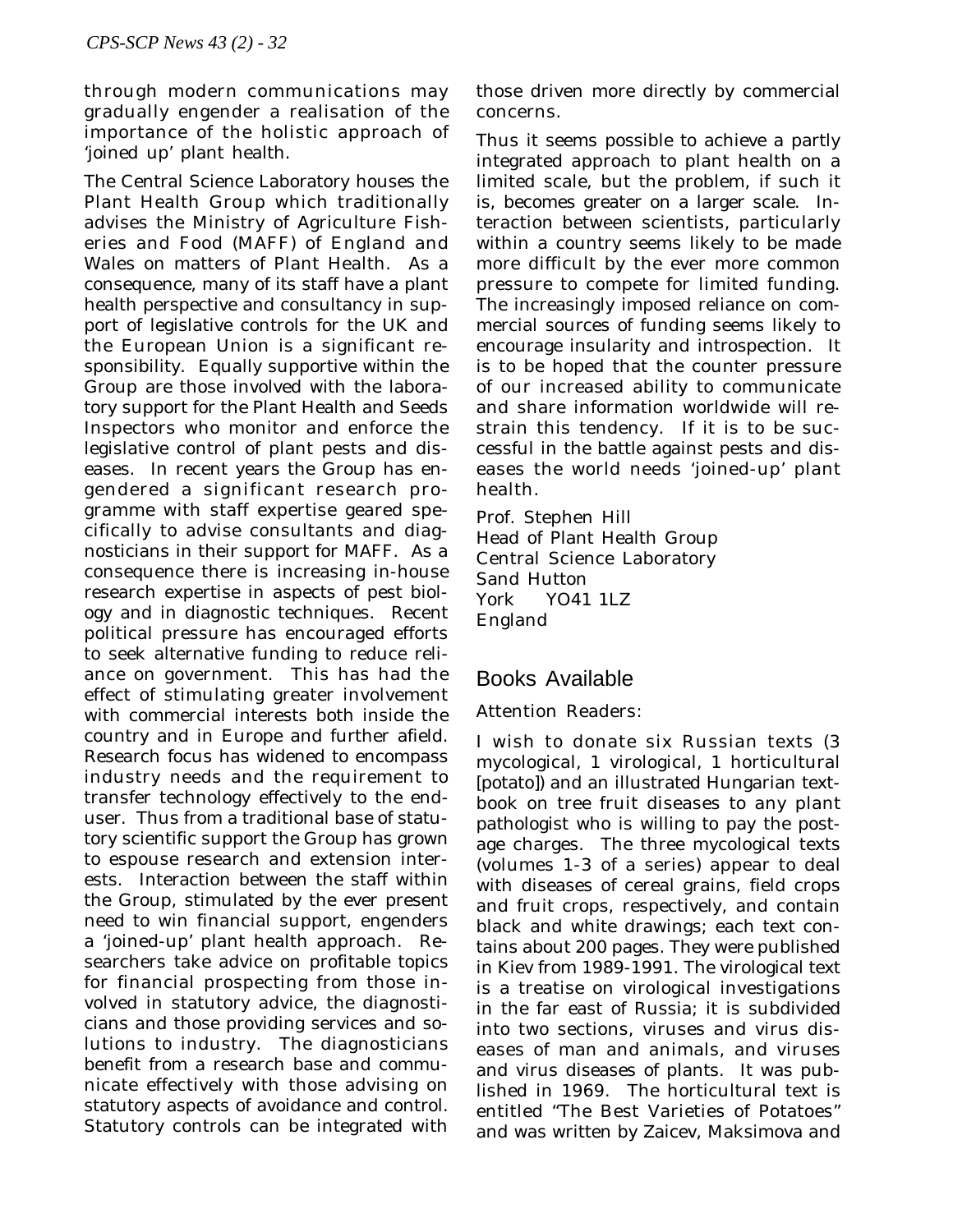Chernikova (1975, Moscow). It describes over 100 cultivars, each of which is beautifully illustrated by color paintings of flowers, leaves and tubers. I also have a book written by Douglas R. Knott (The Wheat Rusts - Breeding for Resistance, 1989) published as No. 12 in the Monographs on Theoretical and Applied Genetics.

Dick Hamilton 4771 Foxglove Crescent Richmond, BC V7C 2K4 CANADA Phone: (604) 277-3774 FAX: (604) 277-1264 E-mail: rhamilto@direct.ca

# CPS Pins Available

Are you looking for the official CPS pins? If you are, Jim Menzies is now the "Keeper of the Pins." Andy Tekauz has handed the pins over to Jim after years of keeping track of them. Andy's service in this regard has certainly been appreciated. If you need a pin, or are interested in having them on sale at a meeting you will be attending, you can contact Jim Menzies at the Cereal Research Centre, Agriculture and Agri-Food Canada, 195 Dafoe Road, Winnipeg, MB R3P 2G8

Phone: (204) 983-5714 Fax: (204) 983-4604 E-mail: jmenzies@em.agr.ca.

*Did you know* what the CPS logo symbolizes? I thought I did, but after talking to Dr. Lloyd Seaman, it became apparent that I did not. The following is a brief history of the CPS logo and its symbolism.

The logo was chosen by a committee chaired by Dr. Ralph Estay during the midto late 1970's (before the first edition of the *Canadian Journal of Plant Pathology*). Dr. Estay and Art Skolko (at the time, the coordinator for plant pathology for Research Branch, Agriculture Canada) chose the winning design from dozens of candidate designs. The designer of the winning entry was Carl Halchuk, the chief graphic artist for Research Branch in Ottawa. The design represents a green healthy leaf (in the background) supporting mankind, as symbolized by the hand. The hand (mankind as plant pathologists) supports a leaf, the upper half being injured or diseased and the lower half being healthy. The logo symbolizes the interdependence of mankind with plants, indicating the role of plant pathology in supporting plant health. The green and gold colours also represent the symptoms or appearance of the healthy and unhealthy conditions. Mr. Halchuk also designed the original cover of the *Canadian Journal of Plant Pathology*.

I thank Lloyd for providing me with this information. If anyone else knows a little more about the history or symbolism of the logo or any other matter pertaining to CPS, I would be happy to receive it and pass it on to the readers of the newsletter.

*Jim Menzies, Associate Editor*